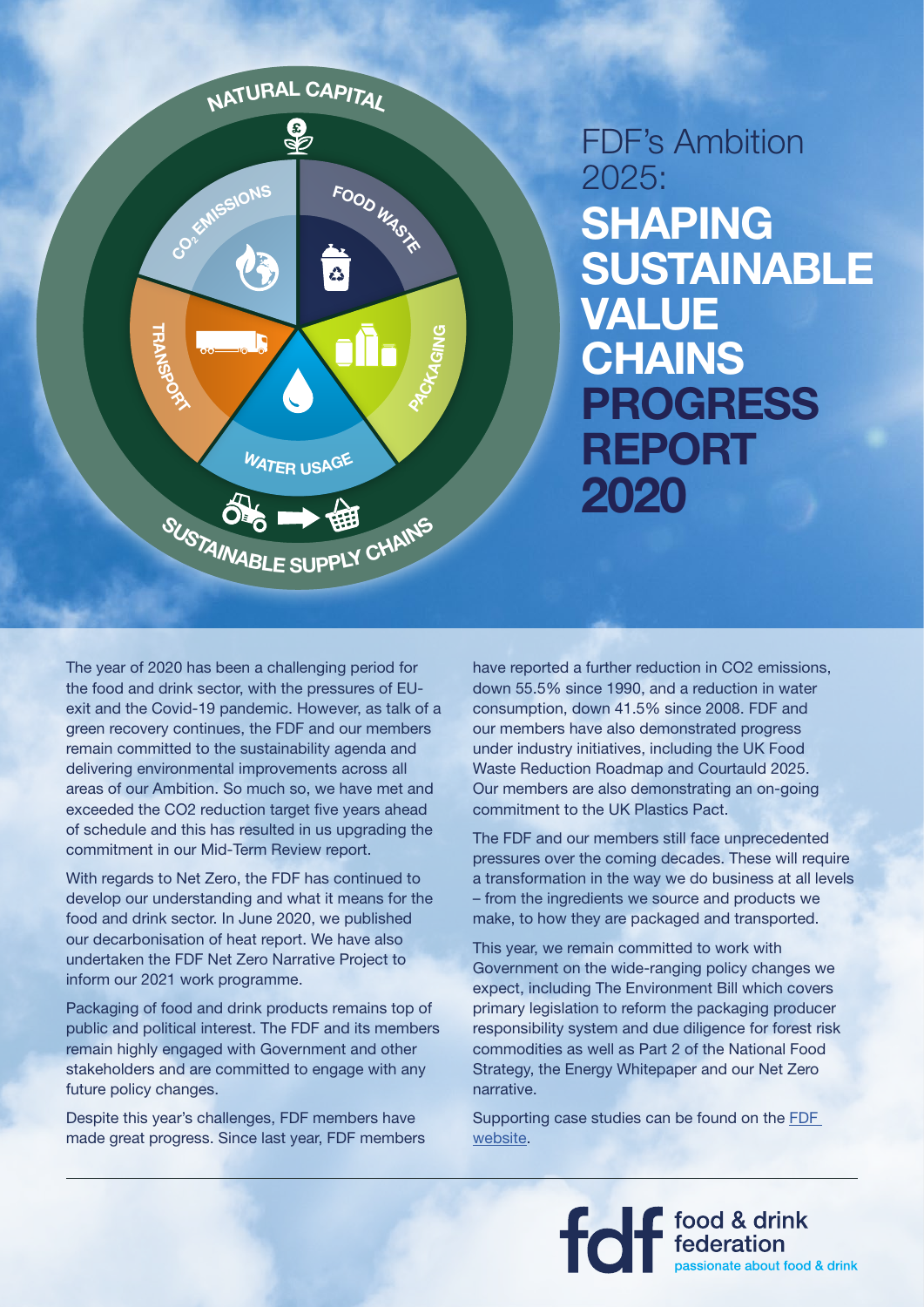# **OUR AMBITIONS**

### CURRENT AMBITION 2020 PROGRESS

**CO2 EMISSIONS**

#### **Achieve a 55% absolute reduction in CO<sub>2</sub> emissions by 2025 against a 1990 baseline.**

Great progress has been made here by the FDF's members. Members reported an absolute reduction of 55.5% in  $CO<sub>2</sub>$  emissions from their use of energy in manufacturing operations in 2019, compared to the 1990 baseline, exceeding the 2025 target five years early. With this in mind, we have now extended our commitment and set a new target to reach 60% reduction target by 2050, which will put the FDF and its members in a strong position to meet the legal deadline of achieving Net Zero.

Furthermore, the FDF published its **[report on decarbonisation of heat across the](https://www.fdf.org.uk/fdf/resources/publications/decarbonisation-of-heat-across-the-food-and-drink-manufacturing-sector/)  [food and drink manufacturing sector](https://www.fdf.org.uk/fdf/resources/publications/decarbonisation-of-heat-across-the-food-and-drink-manufacturing-sector/)** in June 2020, which outlines how a net zero transition by 2050 could be achieved in scope 1 and 2 emissions, the challenges, and the policy and regulatory enablers needed to help make it happen.

FDF's programme of work on net zero continues to gather pace, COP26 is a priority for 2021 and the FDF recognises its responsibility to engage with this and plans to do so using our developing Net Zero narrative.



**PACKAGING**

**Send zero food waste to landfill from members own direct operations and reduce food waste across the whole supply chain from farm to fork, including within members own operations.**

**Minimise the impact of used packaging associated with food and drink products and to encourage innovation in packaging technology and design that contributes to overall product sustainability.**

WRAP's **[Courtauld 2025 Annual Report 2020](https://wrap.org.uk/resources/report/courtauld-commitment-2025-annual-report-2020)** shows that the food and drink industry continues to make progress to achieve the target of a 20% per person reduction in food and drink waste by 2025.

FDF members have contributed to further progress under the **[Food Waste](https://wrap.org.uk/resources/report/food-waste-reduction-roadmap-progress-report-2020)  [Reduction Roadmap Progress Report 2020](https://wrap.org.uk/resources/report/food-waste-reduction-roadmap-progress-report-2020)**. The Report highlighted that Roadmap members contributed to 180,000t of food (worth £300 million) being saved from becoming waste in 2019 compared to 2018.

Over 35 FDF members are now signatories, with 34 of these providing evidence of implementing Target, Measure, Act.

FDF and members have continued to work with valuable industry partners, supporting food waste reduction initiatives such as the work under **[Courtauld 2025](http://www.wrap.org.uk/food-drink/business-food-waste/courtauld-2025)** to increase redistribution of surpluses.

Despite the difficult year industry faced in 2020, the FDF's members also supported food redistribution efforts during the Covid-19 pandemic, while keeping the nation fed, and contributed to **[WRAP's new Best Before Guidance.](https://wrap.org.uk/sites/default/files/2020-07/WRAP-Food-labelling-guidance.pdf)**

We have continued throughout the year to build our relationships with key stakeholders and with UK Governments including through engagement around various consultations.

In 2020, FDF responded to a range of consultations including the Government's second **[consultation](https://www.gov.uk/government/consultations/plastic-packaging-tax-policy-design)** on a Plastic Packaging Tax.

FDF is now also represented on a number of industry engagement groups, including the HMRC-led Industry Working Group and was invited to join the Defra Packaging and Collections Working Group. This Group has been advising officials on issues relating to the next round of Defra consultations on reforming the packaging producer responsibility system and related issues expected early 2021.

FDF has also joined the project leadership team set up to oversee the UK Governments/Industry project on modulated fees due to complete in December 2021.

FDF also undertook policy advocacy on the need for measures in the near-term to help reduce the volatility of the Packaging Recovery Note (PRN) market.

FDF continues to support stakeholder programmes in this space, including the **[UK](http://www.wrap.org.uk/content/the-uk-plastics-pact)  [Plastics Pact.](http://www.wrap.org.uk/content/the-uk-plastics-pact)** The Pact's latest report highlighted the progress being made. An example of this is that Pact members are on track to **[eliminate 6 out of 8 of the items](https://www.wrap.org.uk/content/eliminating-problem-plastics)  [classed as problematic or unnecessary](https://www.wrap.org.uk/content/eliminating-problem-plastics)** by the end of 2020. The report itself also included case studies from several FDF members.

In collaboration with the British Plastics Federation (BPF) and the Cosmetic, Toiletry and Perfumery Association (CTPA), FDF also launched new guidelines entitled **['Recycled Content Used in Plastic Packaging Applications'](https://www.fdf.org.uk/fdf/resources/publications/recycled-content-used-in-plastic-packaging-applications/)** and setting out the important technical and legal considerations specific to these sectors.

food & drink<br>rederation<br>passionate about food & drink

Food and Drink Federation 10 Bloomsbury Way London WC<sub>1</sub>A<sub>2SL</sub>

**Tel: 020 7836 2460 Email: generalenquiries@fdf.org.uk Web: www.fdf.org.uk Twitter: @Foodanddrinkfed**